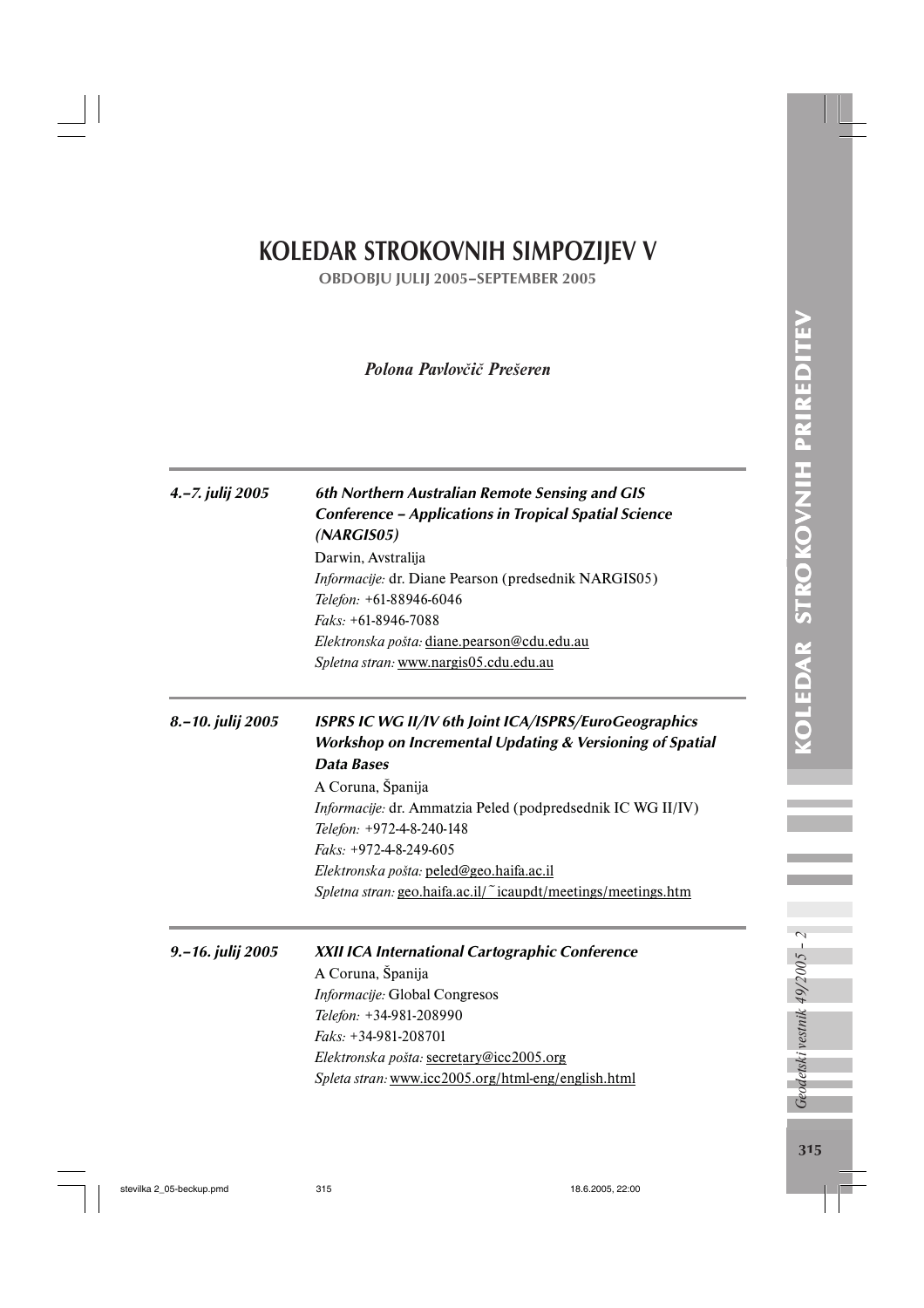# 18.–22. julij 2005 GML & Geo-Spatial Web Services Conference (GML Days 2005) Vancouver, Kanada *Informacije:* c/o Galdos Systems Inc. *Telefon:* +1-604-484-2750 *Faks:* +1-604-484-2755 *Elektronska pošta:* info@gmldays.com *Spletna stran:* http://www.gmldays.com/

# 21.–23. julij 2005 6th International Symposium on Computer Mapping & GIS for Coastal Zone Management

Aberdeen, Anglija *Telefon:* +44-1224-330428 *Elektronska pošta:*CoastGIS2005@aecc.co.uk *Spletna stran:* www.abdn.ac.uk/~geo466/

# 25.–29. julij 2005IEEE/IGARSS

Seul, Koreja *Informacije:* IGARSS Secretariat *Elektronska pošta:* info@igarss05.org *Spletna stran:* www.igarss05.org

# 25.–29. julij 2005 25th Annual ESRI International User Conference

*Telefon:* +1-909-793-2853 *Elektronska pošta:* uc@esri.com *Spletna stran:* www.esri.com/events/uc/

16.–18. julij 2005 Open Source Geospatial '05 - MUM3/EOGEO Minneapolis, MN, ZDA *Informacije:* Brian Huberty *Telefon:* +1-612-713-5332 *Elektronska pošta:* brian\_huberty@fws.gov *Spletna stran:* mapserver.gis.umn.edu/mum/mtg2005.html

# 26.–28. julij 2005 4th International Conference on Environmental Informatics (ISEIS2005)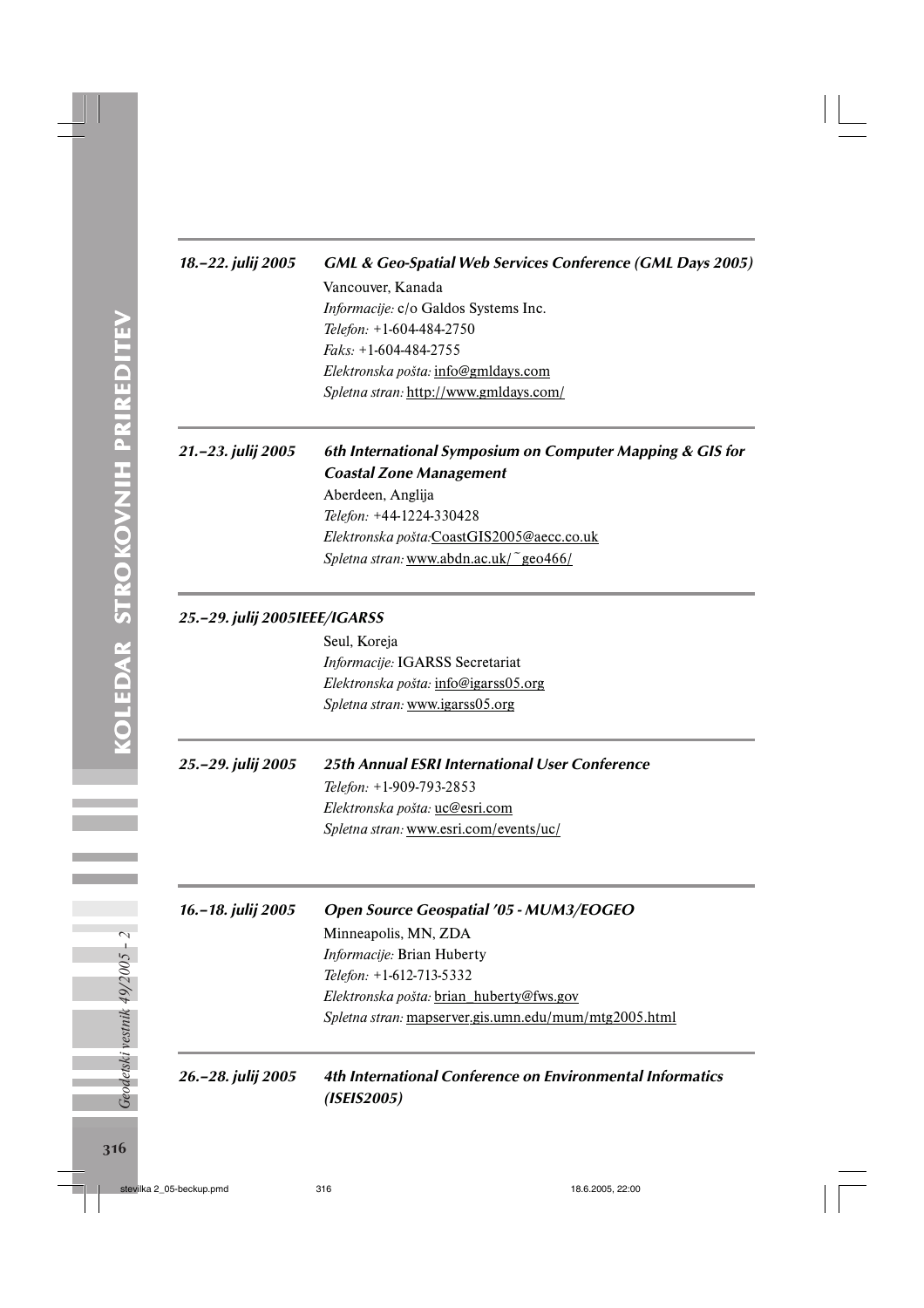Xiamen, Kitajska *Informacije:* prof. dr. Jonathan Li *Telefon:* 416-979-5000#6469 *Faks:* 416-979-5122 *Elektronska pošta:* junli@ryerson.ca *Spletna stran:* www.iseis.org

# 26.–29. julij 2005 International Conference on Computer Graphics, Imaging and Visualization (CGIV05)

Peking, Kitajska *Informacije:* Ebad Banissi *Telefon:* +44-171-8157476 *Faks:* +44-171-8157499 *Elektronska pošta:* banisse@lsbu.ac.uk *Spletna stran:* www.graphicslink.demon.co.uk/cgvi05

# 17.–19. avgust 2005 13th International Conference on Geoinformatics: Coping Disaster across Continents

Toronto, Ontario, Kanada *Informacije:* dr. Songnian Li *Telefon:* +1-416-979 5000#6450 *Faks:* +1-416-979-5122 *Elektronska pošta:* geoinfo5@ryerson.ca *Spletna stran:* www.ryerson.ca/geoinformatics2005

#### 18.–19. avgust 2005 EuroSDR/OEEPE Seminar on Automated Checking of DTMs

Aalborg, Danska *Informacije:* prof. J. Hoehle *Telefon:* +45-96358361 *Faks:* +45-98155775 *Elektronska pošta:* jh@land.aau.dk *Spletna stran:* www.land.aau.dk/~jh/dtm\_checking/

#### 20.–24. avgust 2005 8th International Symposium on Advanced Vehicle Control

Taipei, Tajska *Informacije:* Mr. Po-Hsu Lin *Elektronska pošta:* d917724@oz.nthu.edu.tw *Spletna stran:* avec06.pme.nthu.edu.tw/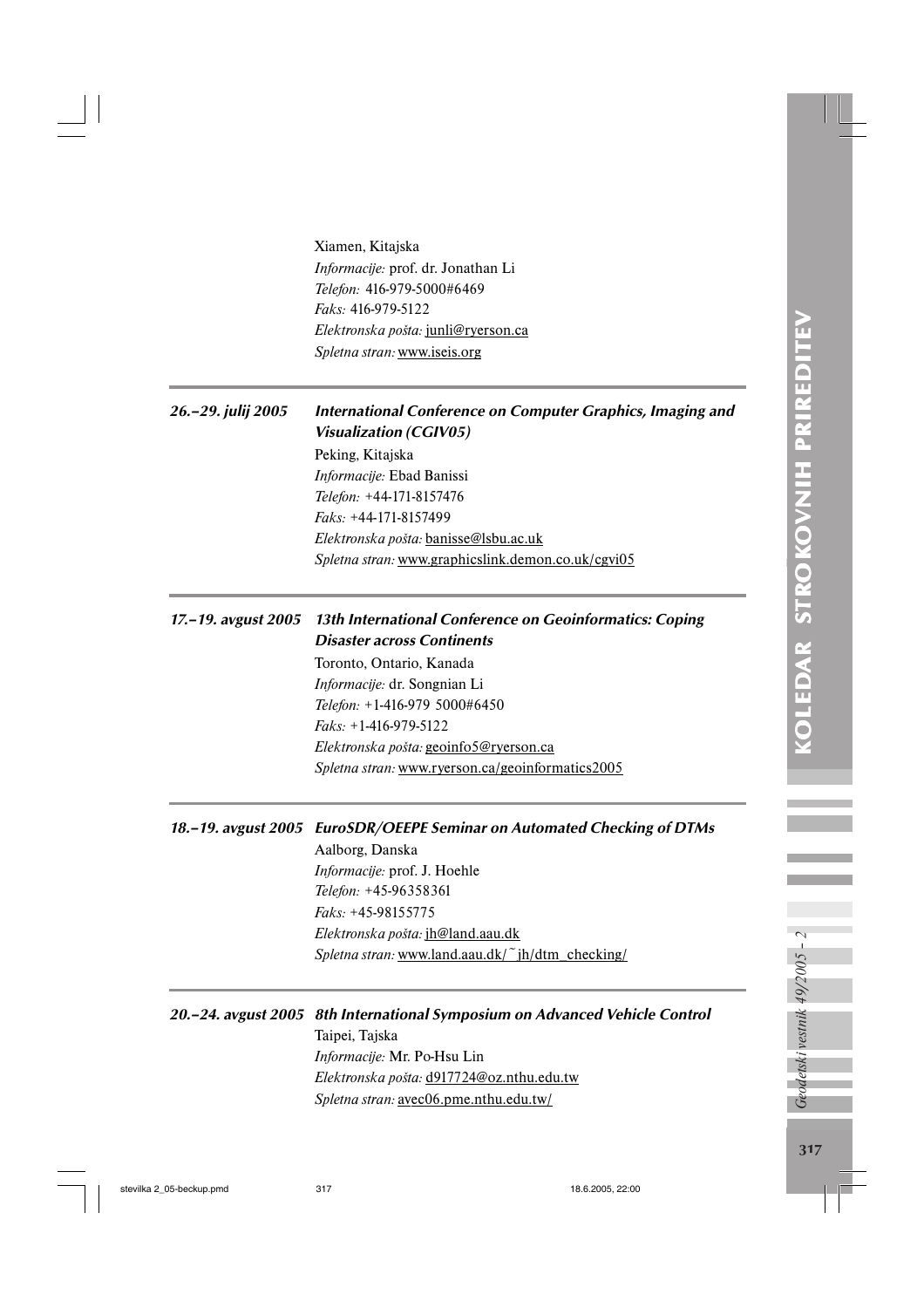# 22.–24. avgust 2005 ISPRS WG V/4 Workshop "3D-Arch'2005" 3D Virtual Reconstruction and Visualization of Complex Architectures Mestre-Benetke, Italija *Informacije:* Fabio Remondino (podpredsednik WG V/4) *Elektronska pošta:* fabio@geod.baug.ethz.ch

*Spletna stran:* www.3d-arch.org

#### 20.–25. avgust 2005 MAPASIA 2005

Jakarta, Indonezija *Telefon:* +65-65627983 *Faks*: +65—65627984 *Elektronska pošta:* info@mapasia.org *Spletna stran:* http://www.mapasia.org/

# 22.–26. avgust 2005 Dynamic Planet 2005 "Monitoring and Understanding a Dynamic Planet with Geodetic and Oceanographic Tools"

Cairns, Avstralija *Telefon:* +61-2-9241-1478 *Faks:* +61-2-9251-3552 *Elektronska pošta:* info@dynamicplanet2005.com *Spletna stran:* http://www.dynamicplanet2005.com

### 25.–26. avgust 2005 ISPRS WG II/7: 4th International Symposium on Spatial Data **Quality**

Peking, Kitajska *Informacije:* dr. John Shi (predsednik WG II/7) *Elektronska pošta:* lswzshi@polyu.edu.hk *Spletna stran:* www.lsgi.polyu.edu.hk/issdq2005/

# 27.–29. avgust 2005 ISPRS WG II/1, 2, 7, VII/6 International Symposium on Spatialtemporal Modeling, Spatial Reasoning, Spatial Analysis, Data Mining & Data Fusion (STM'05)

Peking, Kitajska *Informacije:* prof. dr. Xinming Tang (podpredsednik WG II/1) *Telefon/Faks:* +86-10-68245953 *Elektronska pošta:* tang@casm.ac.cn *Spletna stran:* isstm2005.casm.ac.cn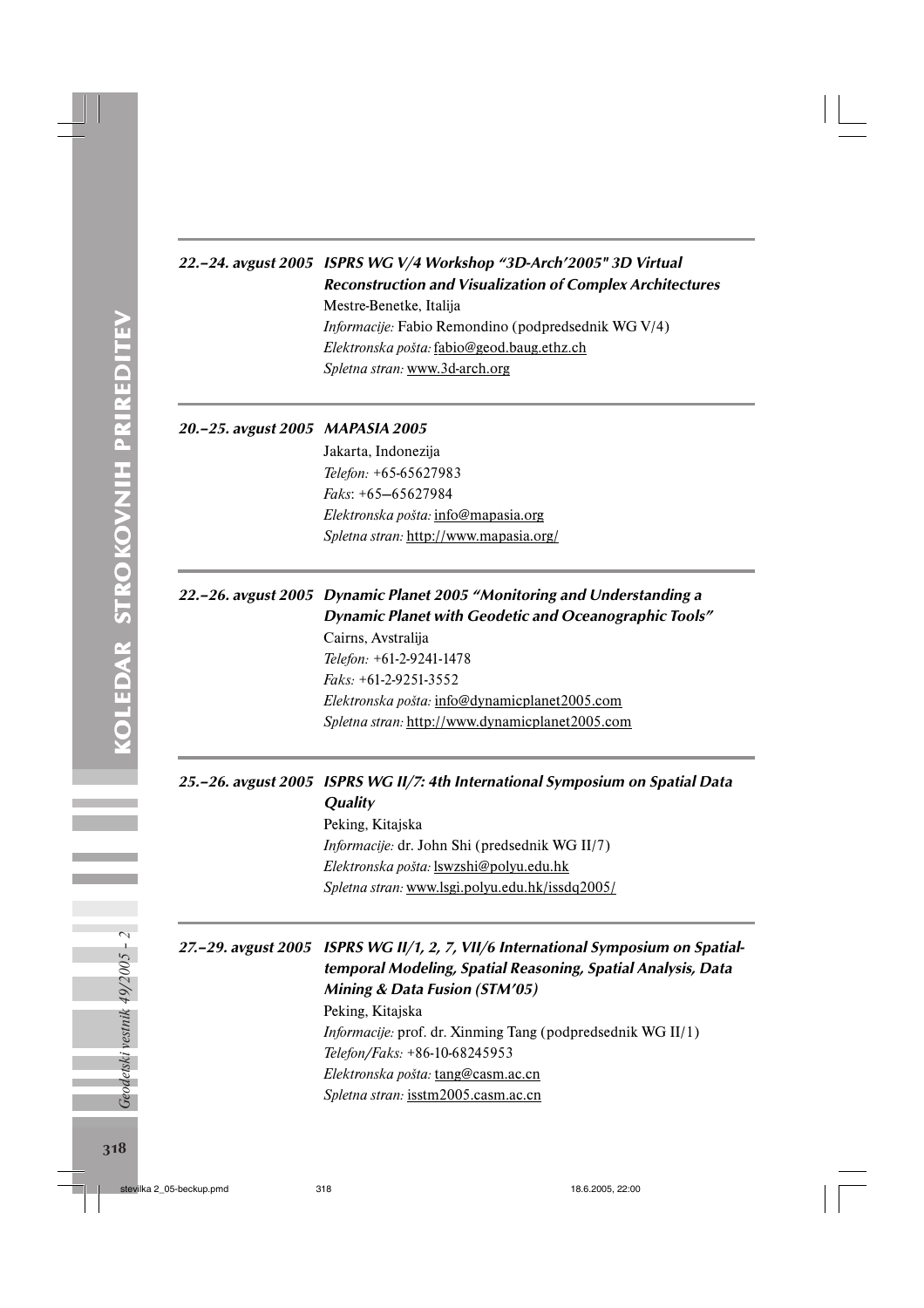## 29.–30. avgust 2005 Joint Workshop of ISPRS (WG III/4, III/5) and DAGM

CMRT05: 'Object Extraction for 3D City Models, Road Databases and Traffic Monitoring – Concepts, Algorithms, and Evaluation' Dunaj, Avstrija *Informacije:* Franz Rottensteiner, Uwe Stilla *Elektronski pošti:* f.rottensteiner@unsw.edu.au , stilla@bv.tum.de *Spletna stran:* www.gmat.unsw.edu.au/wgiii4/ws05

#### 31. avgust–2. september 2005

## 27th Annual Meeting of the German Association for Pattern Recognition (DAGM2005)

Dunaj, Avstrija *Telefon:* +43-1-58801-18351 *Faks:* +43-1-58801-18392 *Elektronska pošta:* dagm05@prip.tuwien.ac.at *Spletna stran:* www.prip.tuwien.ac.at/dagm05/

#### 5.–8. september 2005

# ISPRS ICWG II/IV 4th Workshop on Dynamic & Multidimensional GIS

Pontypridd, Wales, Anglija *Informacije:* prof. Christopher Gold *Telefon:* +44-1443-654265 *Faks:* +44-1443-482715 *Elektronska pošta:* cmgold@glam.ac.uk *Spletna stran:* www.comp.glam.ac.uk/GIS/DMGIS05/

#### 5.–9. september 2005

#### 50th Photogrammetric Week

Stuttgart, Nemčija *Informacije:* Martina Kroma *Telefon:* +49-711-1213386 *Faks:* +49-711-1213297 *Elektronska pošta:* martina.kroma@ifp.uni-stuttgart.de *Spletna stran:* http://www.ifp.uni-stuttgart.de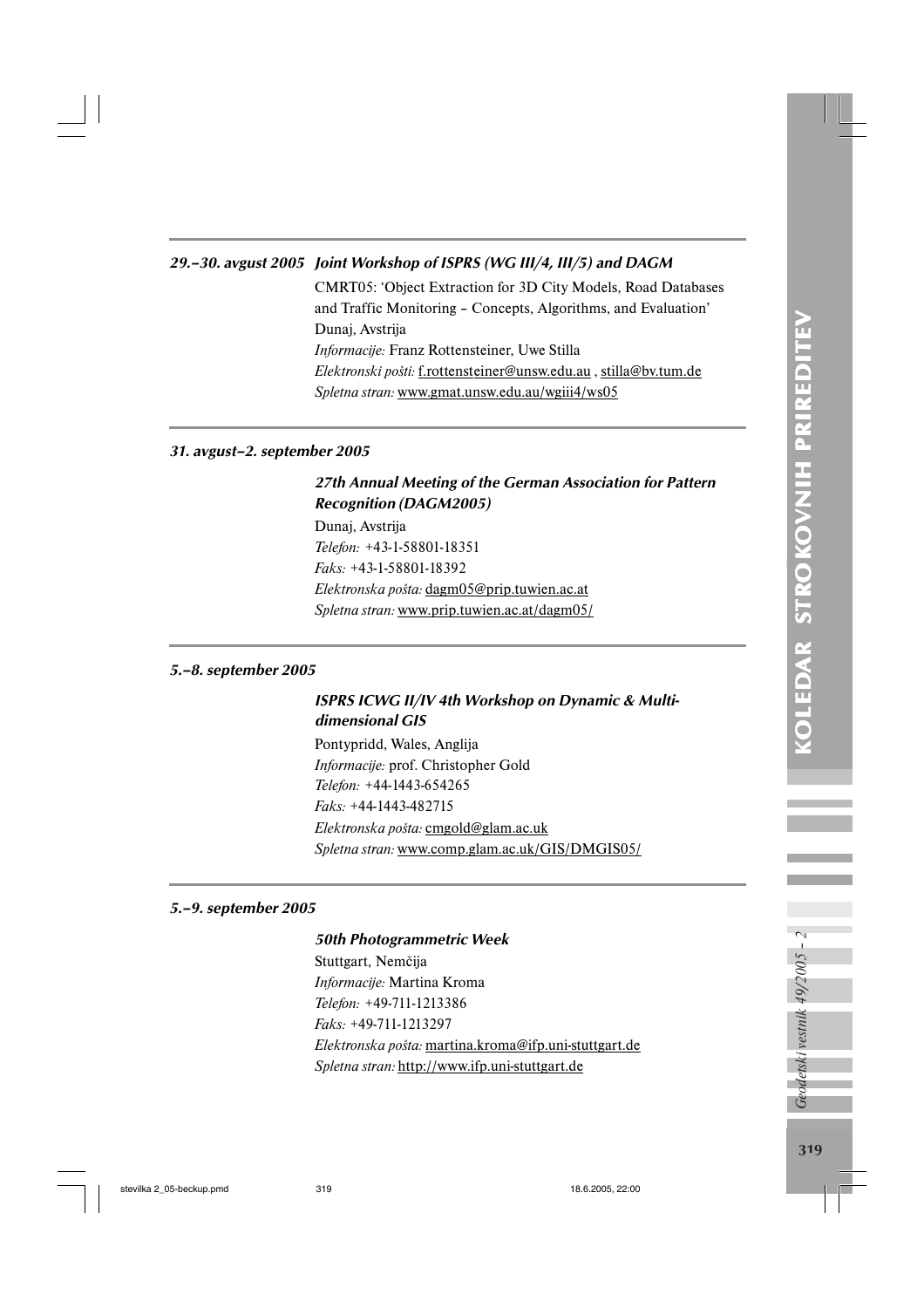#### 7.–9. september 2005

# 1st International Conference on Remote Sensing & Geomatics in the Assessment and Monitoring of Land Degradation & Desertification (RGLDD)

Trier, Nemčija *Informacije:* Achim Roeder *Telefon:* +49-651-201-4606 *Faks:* +49-651-201-3815 *Elektronska pošta:* rgldd@uni-trier.de *Spletna stran:* http://www.feut.de/rgldd

#### 6.–9. september 2005

# ISPRS WG VIII/2+6 RSPSoc Annual Conference Measuring, Mapping & Managing a Hazardous World

Portsmouth, Anglija *Informacije:* Richard Teeuw *Elektronska pošta:* richard.teeuw@port.ac.uk *Spletna stran:* http://www.rspsoc.org/calendar

#### 12.–13. september 2005

#### ISPRS Commission IVITI 6th Arab GIS Conference (Arab Map 2005)

Kairo, Egipt *Informacije:* dr. Ahmed Darwish *Telefon:* +20-2-3868420 *Faks:* +20-2-3868429 *Elektronska pošta:* arabmap@iti-idsc.net.eg *Spletna stran:* www.ngisc.gov.eg/

#### 12.–14. september 2005

#### ISPRS WG III/3, III/4, V/3 workshop "Laserscanning 2005"

Enschede, Nizozemska *Informacije:* George Vosselmann *Telefon:* +31-53-487-4344 *Faks:* +31-53-487-4335 *Elektronska pošta:* vosselman@itc.nl